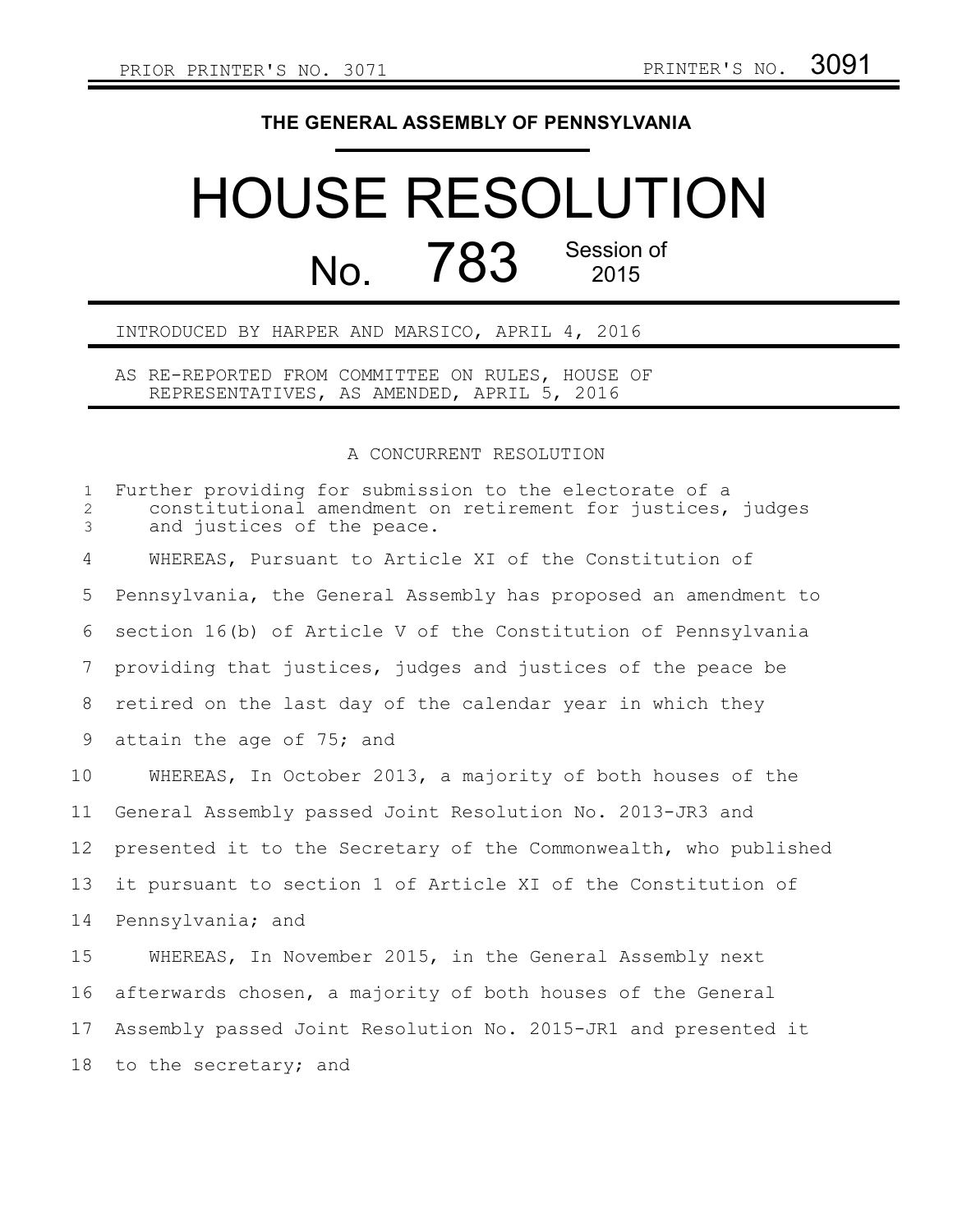WHEREAS, Pursuant to section SECTIONS 201(c), 201.1 AND 605 1 **<-** of the act of June 3, 1937 (P.L.1333, No.320), known as the Pennsylvania Election Code, the secretary prepared a ballot question as Proposed Constitutional Amendment 1, which was approved by the Attorney General, and published along with the proposed amendment and the plain English statement prepared by the Office of Attorney General pursuant to section 1 of Article XI of the Constitution of Pennsylvania; and 2 3 4 5 6 7 8

WHEREAS, Proposed Constitutional Amendment 1 is scheduled to appear on the ballot for primary election on April 26, 2016; and WHEREAS, The General Assembly believes that the ballot question as prepared by the secretary contains unnecessary language and consequently may be confusing to electors; and WHEREAS, On March 6, 2016, the General Assembly filed anapplication asking the Pennsylvania Supreme Court to order that the ballot question be amended; and **<--** 9 10 11 12 13 14 15 16

WHEREAS, On March 23, 2016, the Supreme Court denied approvalof a stipulated resolution between the parties, noting that "such denial shall not be construed as condoning or constraining any future legislative or executive action by the parties"; and 17 18 19 20

WHEREAS, The General Assembly has prepared a revised ballot question for Proposed Constitutional Amendment 1 which avoids confusion and, IN THE VIEW OF THE GENERAL ASSEMBLY, more accurately reflects the language of Joint Resolution No. 2013- **<-- <--** 21 22 23 24

JR3 and Joint Resolution No. 2015-JR1; and 25

WHEREAS, There is insufficient time to publish the revised ballot question before primary election on April 26, 2016, as required by section 1 of Article XI of the Constitution of Pennsylvania; and 26 27 28 29

WHEREAS, Under section 802 of the Pennsylvania Election Code, 20160HR0783PN3091 - 2 -30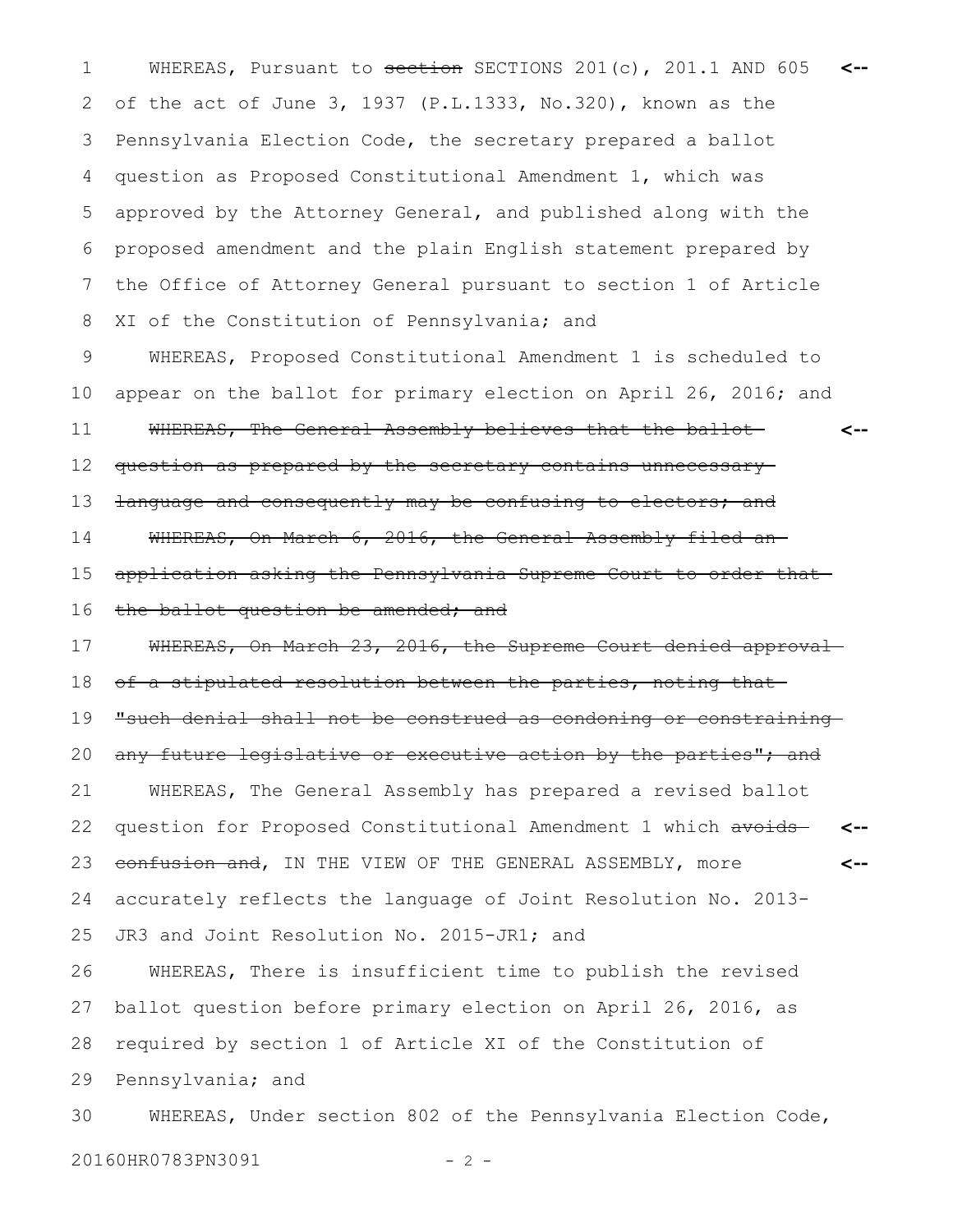only persons registered and enrolled as members of a political party are entitled to vote in any primary election of that party; and 1 2 3

WHEREAS, More than 1 million Pennsylvania registered voters are not registered and enrolled as members of one of the two major political parties and therefore are not entitled to vote in the primary election of either of those political parties; and 4 5 6 7 8

WHEREAS, Many of those registered voters may be unaware of their right to vote on Proposed Constitutional Amendment 1 during the primary election on April 26, 2016, and consequently may not cast a vote on the ballot question; and 9 10 11 12

WHEREAS, Proposed Constitutional Amendment 1 is a matter of Statewide importance to all citizens of the Commonwealth, not merely registered members of the two major political parties; and 13 14 15 16

WHEREAS, If Proposed Constitutional Amendment 1 were to be placed on the ballot for the general election on November 8, 2016, the secretary will have sufficient time to publish the revised ballot question as required under the Constitution of Pennsylvania and registered voters who are not members of one of the two major political parties will be more likely to participate in the decision to approve or disapprove Proposed Constitutional Amendment 1; and 17 18 19 20 21 22 23 24

WHEREAS, Under section 1 of Article XI of the Constitution of Pennsylvania, it is within the authority of the General Assembly to prescribe the manner and time at which proposed amendments to the Constitution are submitted to the qualified electors of the Commonwealth for approval; therefore be it 25 26 27 28 29

RESOLVED (the Senate concurring), That the General Assembly **<--** 20160HR0783PN3091 - 3 -30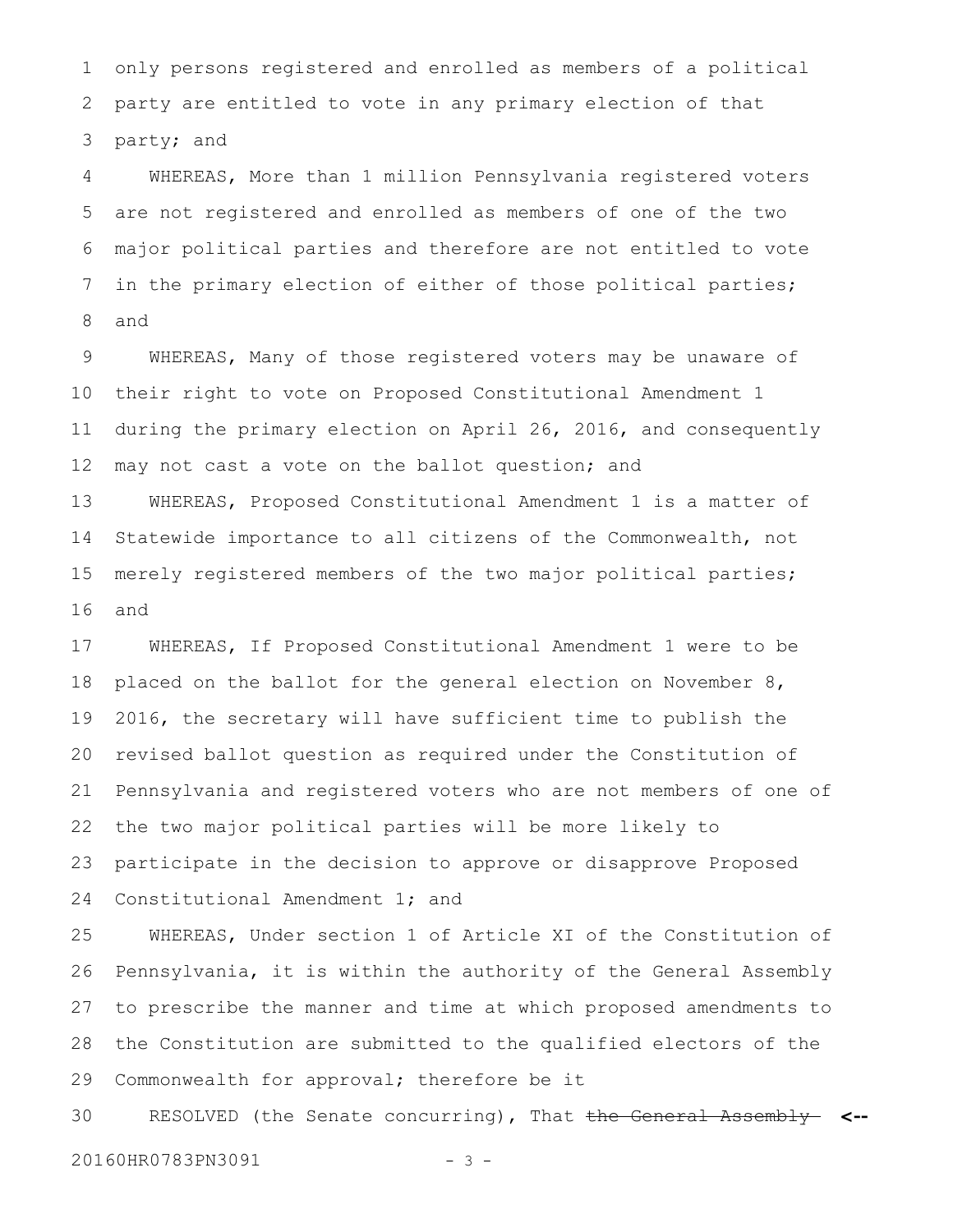1 <del>direct</del> the Secretary of the Commonwealth <del>to</del> remove the ballot <-question for Proposed Constitutional Amendment 1 from the ballot certification for the primary election on April 26, 2016; and be it further 2 3 4

RESOLVED, That <del>the General Assembly direct the secretary to</del> direct the county boards of election to remove, to the extent possible, the ballot question for Proposed Constitutional Amendment 1 from the ballot; and be it further **<-- <--** 5 6 7 8

RESOLVED, That the General Assembly direct the secretary to **<-** disregard any vote on Proposed Constitutional Amendment 1 in the primary election on April 26, 2016, and prohibit the secretary **<-** from making THE SECRETARY NOT MAKE a tally of votes cast on Proposed Constitutional Amendment 1; and be it further **<--** 9 10 11 12 13

RESOLVED, That the General Assembly direct the secretary to place Proposed Constitutional Amendment 1 on the ballot for the general election on November 8, 2016, in the following form: 14 15 16

Shall the Pennsylvania Constitution be amended to require that justices of the Supreme Court, judges, and magisterial district judges be retired on the last day of the calendar year in which they attain the age of 75 years?; 17 18 19 20 21

and be it further 22

RESOLVED, That, to ensure compliance with section 1 of Article XI of the Constitution of Pennsylvania, the General Assembly direct the secretary to publish the ballot question for Proposed Constitutional Amendment 1 as revised along with the proposed amendment and the plain English statement previously prepared by the Office of Attorney General, in each of the three months prior to the general election on November 8, 2016; and be it further 23 24 25 26 27 28 29 30

20160HR0783PN3091 - 4 -